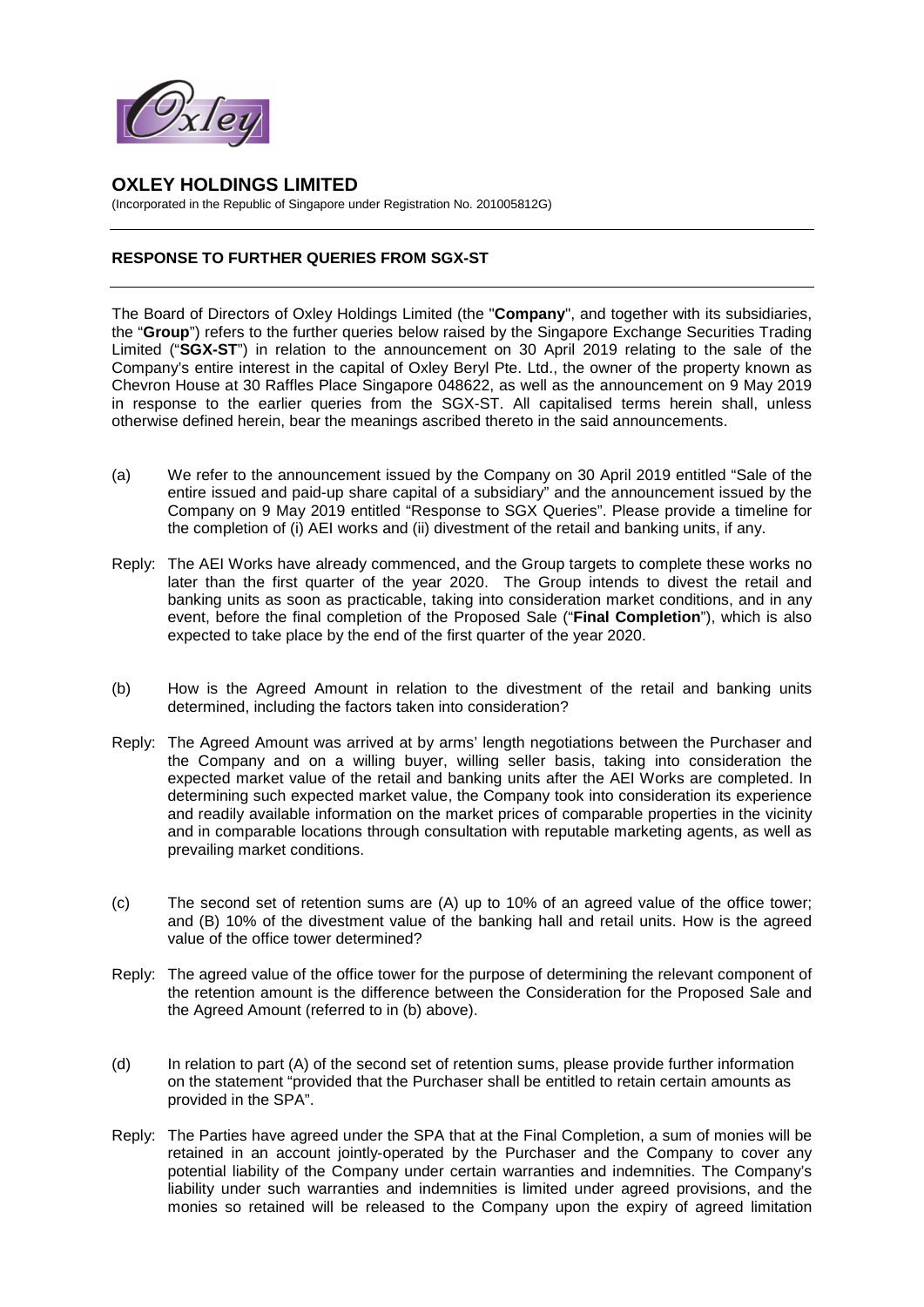periods and/or resolution of claims (if any), as provided under the SPA. In the opinion of the Company, none of the warranties and indemnities given under the SPA are unusual in the context of the transaction.

- (e) Please disclose the remaining salient terms of the Sale and Purchase Agreement.
- Reply: All salient terms of the SPA have been disclosed.
- (f) Please disclose how the Purchaser, Golden Compass (BVI) Limited, was selected, as well as provide further pertinent information on the Purchaser.
- Reply: On 14 March 2019, the Company announced that it had accepted an Expression of Interest from a US-based real estate fund to acquire 100% interest in the capital of Oxley Beryl. The same announcement further stated that while the Expression of Interest was unsolicited, the Board of the Company decided to accept the same after taking into consideration (i) the prevailing conditions in the property market; and (ii) that the unsolicited offer generally meets the Group's long-term investment objectives contemplated during the acquisition of the Property.

The Purchaser is an investment holding vehicle, indirectly owned by AEW Value Investors Asia III, L. P. (Jersey) and AEW Value Investors Asia III Parallel, L. P. (Luxembourg), which are funds managed by AEW Value Investors Asia III GP Limited (a Jersey-incorporated company) and AEW Value Investors Asia III GP Partners, S.a.r.l. (a Luxembourg incorporated company) respectively, both managers being affiliates of a US-based SEC-regulated real estate fund manager, AEW Capital Management, L.P.. The funds' assets under management are approximately S\$1.4 billion, comprising commercial assets in key cities in the Asia Pacific region. The funds' investors are made up of institutional investors.

- (g) Please disclose as to whether there are other milestones/terms and conditions between First Completion and the Final Completion of the Proposed Sale.
- Reply: All the key milestones for the transfer of shares in Oxley Beryl and the release of retention sums have been disclosed. As previously disclosed, the key milestones between First Completion and the Final Completion are:
	- (i) Completion of the AEI Works and issuance of Temporary Occupation Permit; and
	- (ii) Divestment of the retail and banking units.
- (h) Please disclose the reason for transferring 82.35% of the issued and paid-up capital of Oxley Beryl, when S\$210m of the consideration was received upon the First Completion. What are the factors considered by the Company to transfer 82.35% of the issued and paid-up capital of Oxley Beryl, upon receipt of S\$210m.
- Reply: The percentage of shareholding interest in Oxley Beryl to be transferred upon the First Completion was derived with reference to the consideration to be received at the First Completion (being S\$210,000,000) as a percentage of the total cost of the Company's investment in Oxley Beryl up to First Completion (estimated at S\$255,000,000).
- (i) Please disclose how the Company intends to fund the AEI Works.
- Reply: The majority of the costs for the AEI Works will be funded by way of bank loans to Oxley Beryl, which bank loans the Purchaser is to procure discharge of at the Final Completion.

The balance of the costs for the AEI Works are to be funded by the proceeds from the First Completion.